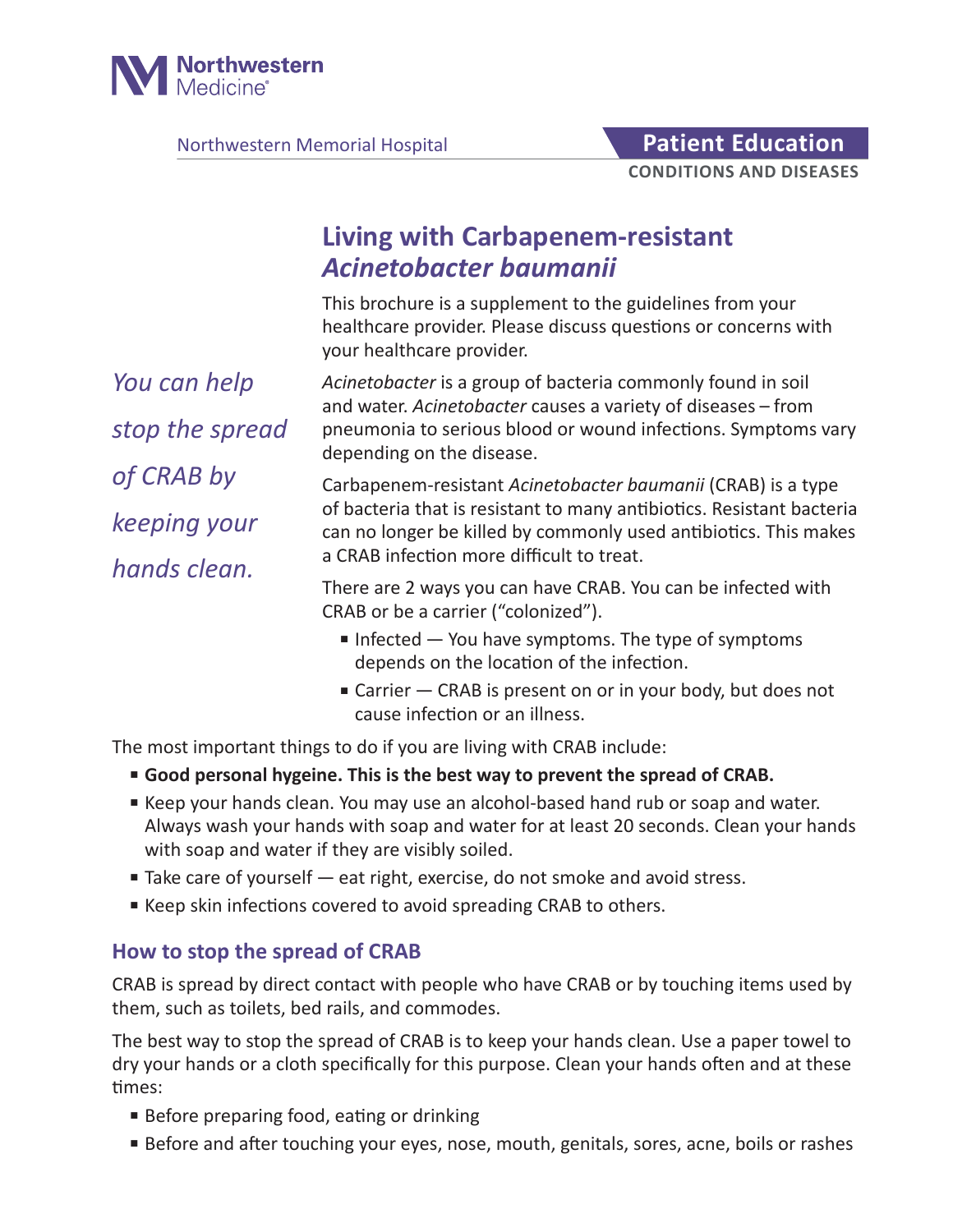- Before and after blowing your nose
- After coughing or sneezing
- Before and after using the bathroom
- After touching urine, feces and body fluids, including items soiled with body fluids, such as bedding
- Before and after changing bandages
- After cleaning the bathroom, changing bedding and doing laundry
- After touching surfaces other people touch, such as phones, doorknobs or shopping carts

Other actions you can take to prevent the spread of infection include:

- Carry hand sanitizer to clean your hands if soap and water are not available
- Keep your fingernails short to keep bacteria from growing underneath
- Avoid touching, poking or squeezing sores
- Cover your nose and mouth when sneezing or coughing
- Dispose of tissues after each use
- Clean cuts or scrapes with soap and water and cover with a bandage. Seek medical care if there is redness, swelling, pain or pus
- Bathe or shower with soap daily and after playing sports or working at a gym
- Avoid sharing towels, razors, toothbrushes or other personal items
- Change your clothes every day and wash them before wearing them again
- Wash sheets and towels regularly
- Avoid contact sports, public gyms, saunas, hot tubs, pools, manicures, pedicures and massages until sores have healed
- Thoroughly clean your bathroom
- Wear gloves and wash your hands if you have handled urine or feces

## **Special precautions**

If you have CRAB, please follow these special precautions when you visit a clinic or hospital:

- Ask your healthcare providers to wash their hands before and after caring for you.
- Tell your healthcare providers if you have ever had an active CRAB infection or if you are a carrier
- If you are in a healthcare facility, you may be placed on isolation precautions. Staff may wear gowns, gloves and/or masks to care for you.
- Visitors should report to the nurses' station for directions on what to do to enter your room.